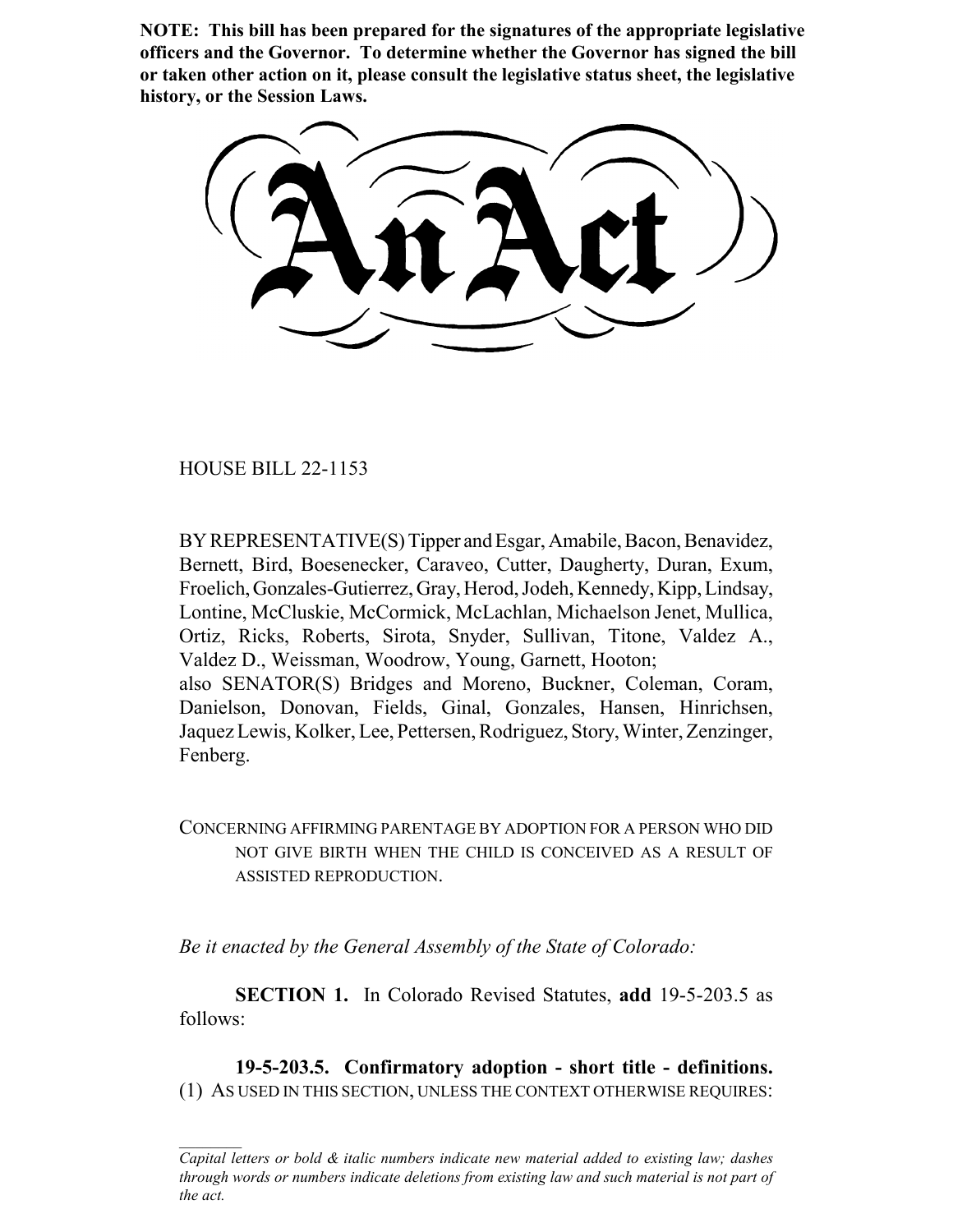(a) "COURT" MEANS A DISTRICT OR JUVENILE COURT THAT HAS JURISDICTION OVER THE ADOPTION.

(b) "PETITIONER" MEANS THE PERSON OR PERSONS FILING A PETITION FOR ADOPTION IN ACCORDANCE WITH THIS SECTION.

(2) (a) WHENEVER A CHILD IS CONCEIVED AS A RESULT OF ASSISTED REPRODUCTION AND THE PERSON WHO DID NOT GIVE BIRTH IS A PARENT OR A PRESUMED PARENT PURSUANT TO SECTION 19-4-106, OR A CHILD HAS A PRESUMED PARENT PURSUANT TO SECTION 19-4-105, OR WHEN MARRIED PARENTS ENGAGING IN SURROGACY IN ANOTHER STATE THAT RESULTS IN A COURT ORDER ESTABLISHING ONLY ONE SPOUSE AS THE PARENT, THE PARENTS MAY COMPLETE AN ADOPTION OF THE CHILD TO AFFIRM PARENTAGE IN ACCORDANCE WITH THIS SECTION. BOTH PARENTS MUST JOIN THE PETITION AS PETITIONERS.

(b) A COMPLETE PETITION FOR ADOPTION MUST INCLUDE THE FOLLOWING DOCUMENTS:

(I) A COPY OF THE PETITIONERS' MARRIAGE OR CIVIL UNION CERTIFICATE IF THE PARENTS WERE MARRIED OR IN A CIVIL UNION AT THE TIME OF BIRTH, IF APPLICABLE, AND DECLARATIONS BY THE PARENT WHO DID NOT GIVE BIRTH EXPLAINING THE CIRCUMSTANCES OF BIRTH AND THAT THE PERSON IS A PARENT BASED ON CONTRIBUTING GAMETES OR CONSENTING TO THE CONCEPTION OF A CHILD THROUGH ASSISTED REPRODUCTION PURSUANT TO SECTION 19-4-106 AND ATTESTING THAT THE CHILD WAS BORN AS A RESULT OF ASSISTED REPRODUCTION AND ATTESTING THAT NO COMPETING CLAIMS OF PARENTAGE EXIST;

(II) A COPY OF THE CHILD'S BIRTH CERTIFICATE;

(III) IF THE CHILD HAS ATTAINED THE AGE OF TWELVE YEARS OF AGE, THE CONSENT OF THE CHILD; AND

(IV) A SWORN STATEMENT BY EACH PETITIONER ACKNOWLEDGING PARENTAGE.

(c) A COMPLETE PETITION FOR ADOPTION, AS DESCRIBED IN SUBSECTION (2)(b) OF THIS SECTION, SERVES AS THE PETITIONERS' WRITTEN

## PAGE 2-HOUSE BILL 22-1153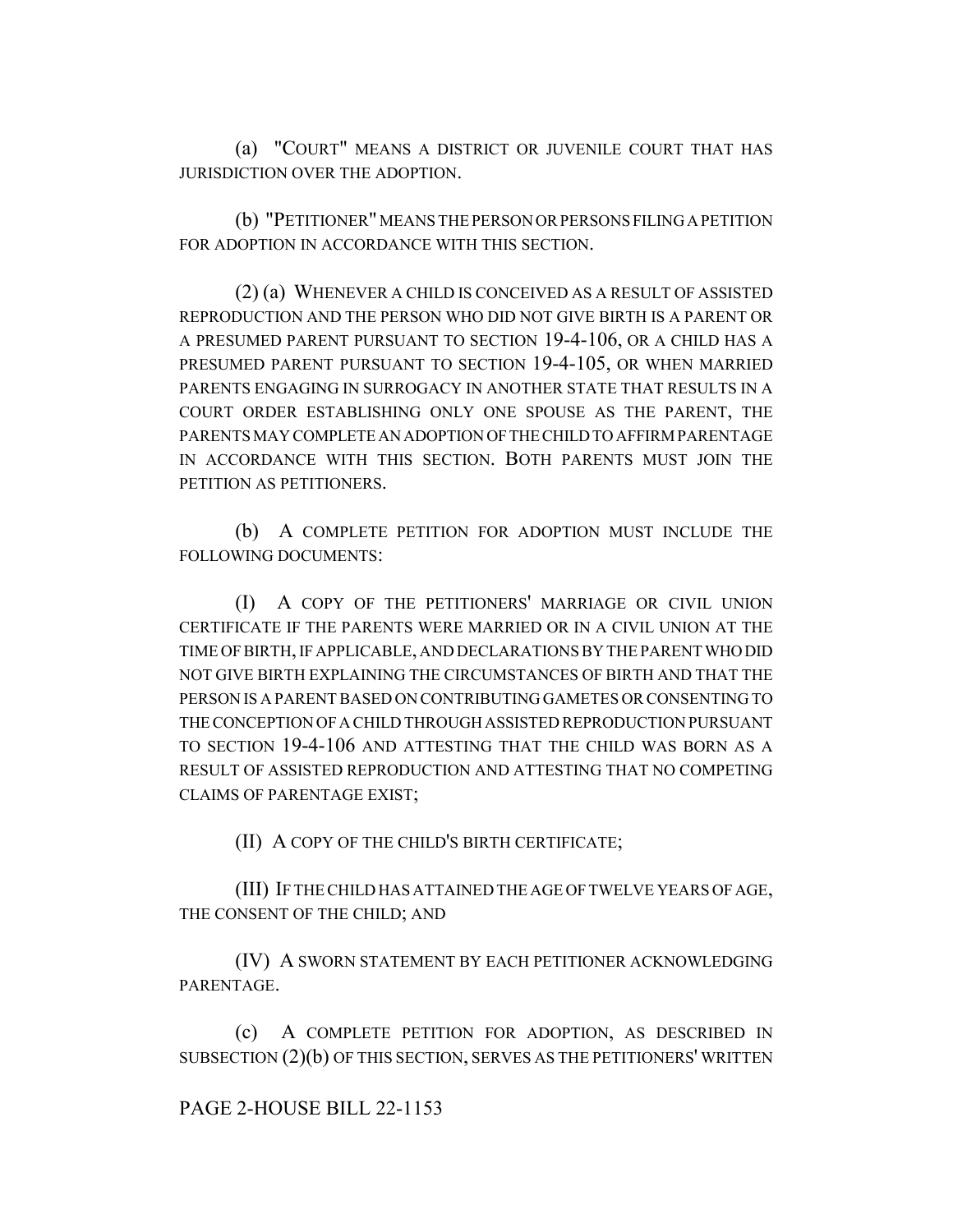CONSENT TO ADOPTION.

(d) IF THE CHILD IS CONCEIVED USING SPERM, AN EGG, OR AN EMBRYO FROM A DONOR, THE COURT SHALL NOT REQUIRE NOTICE OF THE ADOPTION TO THE DONOR OR CONSENT TO THE ADOPTION BY THE DONOR.

(3) (a) THE PETITIONERS MAY FILE IN AND JURISDICTION IS APPROPRIATE IN ANY OF THE FOLLOWING:

(I) THE COUNTY WHERE THE CHILD AT ISSUE IS CONCEIVED OR BORN;

(II) THE COUNTY OF RESIDENCE OF ONE OR BOTH OF THE PETITIONERS; OR

(III) A COLORADO COUNTY CHOSEN BY THE PETITIONERS SO LONG AS THE CHILD WAS CONCEIVED OR BORN IN COLORADO. THE PETITIONERS ARE NOT REQUIRED TO BE RESIDENTS OF COLORADO FOR JURISDICTION TO BE APPROPRIATE SO LONG AS THE CHILD WAS CONCEIVED OR BORN IN COLORADO.

(b) UNLESS OTHERWISE ORDERED BY THE COURT FOR GOOD CAUSE SHOWN, FOR PURPOSES OF EVALUATING AND GRANTING A PETITION FOR ADOPTION PURSUANT TO THIS SECTION, THE COURT SHALL NOT REQUIRE:

(I) AN IN-PERSON HEARING OR APPEARANCE;

(II) A HOME STUDY BY, NOTICE TO, OR APPROVAL OF THE STATE DEPARTMENT OF HUMAN SERVICES OR A LICENSED CHILD PLACEMENT AGENCY AS DEFINED IN SECTION 19-1-103;

(III) FINGERPRINTING OR A CRIMINAL OFFENDER RECORD INFORMATION SEARCH;

(IV) VERIFICATION THAT THE CHILD IS NOT REGISTERED WITH THE FEDERAL REGISTER FOR MISSING CHILDREN OR THE CENTRAL REGISTER; OR

(V) A MINIMUM RESIDENCY PERIOD IN THE HOME OF THE PETITIONER.

(4) (a) THE COURT SHALL GRANT THE ADOPTION AND ISSUE A DECREE

### PAGE 3-HOUSE BILL 22-1153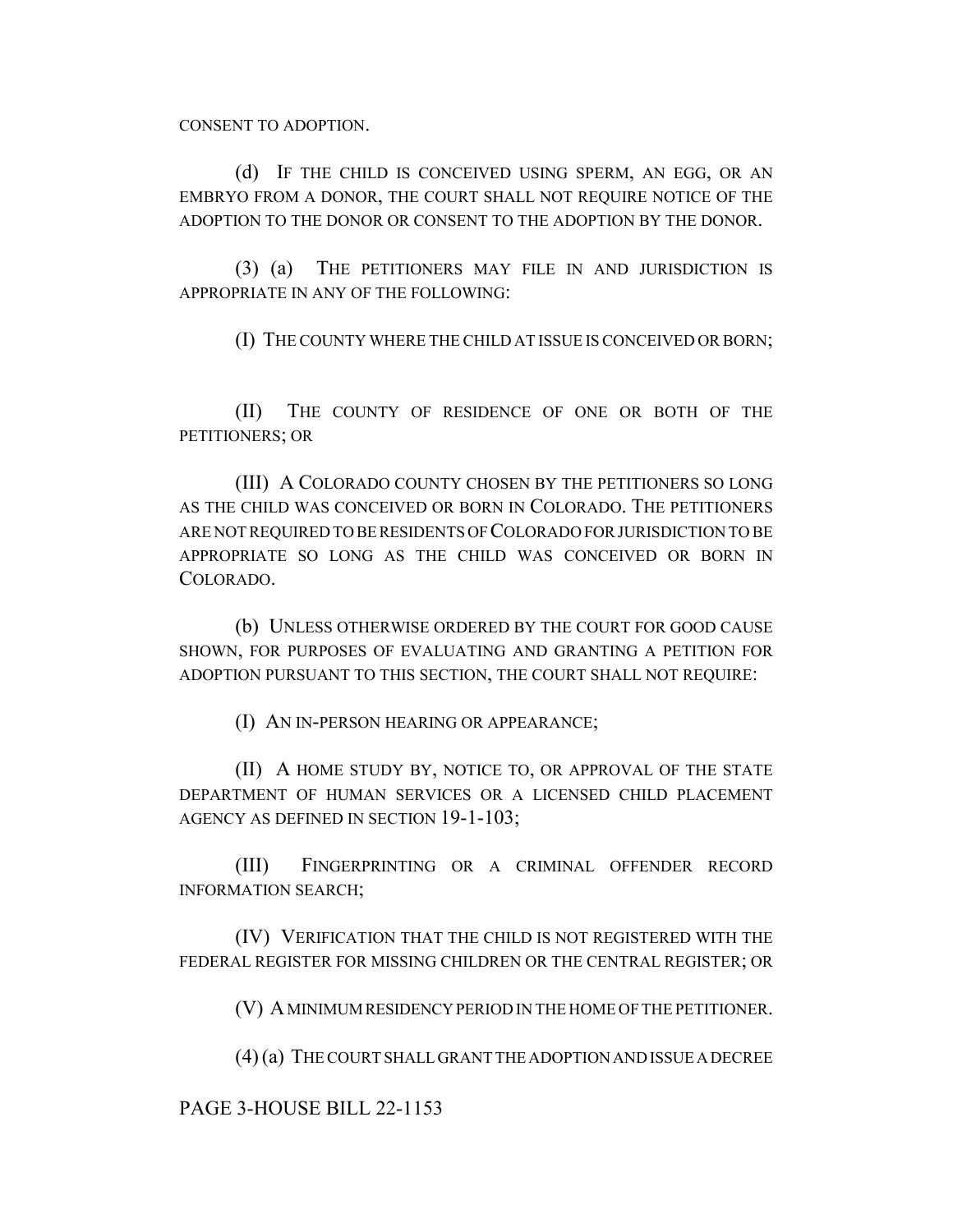OF ADOPTION WITHIN THIRTY DAYS AFTER FINDING:

(I) THE PETITIONER FILED A COMPLETE PETITION FOR ADOPTION PURSUANT TO SUBSECTION  $(2)(b)$  OF THIS SECTION; AND

(II) (A) FOR PARENTS WHO ARE SPOUSES OR CIVIL UNION PARTNERS, THE PETITIONERS WERE MARRIED OR IN A CIVIL UNION AT THE TIME OF THE CHILD'S CONCEPTION OR BIRTH; OR

(B) FOR PRESUMED PARENTS, OR ANY OTHER PERSON WITH A CLAIM TO PARENTAGE OF THE CHILD WHO IS REQUIRED TO PROVIDE NOTICE OF, OR CONSENT TO, THE ADOPTION, THE PERSON HAS RECEIVED NOTICE AND PROVIDED CONSENT TO THE ADOPTION.

(b) A PETITION TO ADOPT, PURSUANT TO THIS SECTION, WHEN A PETITIONER'S PARENTAGE IS PRESUMED OR LEGALLY RECOGNIZED UNDER COLORADO LAW, MUST NOT BE DENIED SOLELY ON THE BASIS THAT THE PETITIONER'S PARENTAGE IS ALREADY PRESUMED OR LEGALLY RECOGNIZED.

(c) WHEN PARENTAGE IS PRESUMED OR LEGALLY RECOGNIZED PURSUANT TO COLORADO LAW, FAILURE TO PETITION FOR ADOPTION PURSUANT TO THIS SECTION MAY NOT BE CONSIDERED AS EVIDENCE WHEN TWO OR MORE PRESUMPTIONS CONFLICT PURSUANT TO SECTION 19-4-105 (2)(a), NOR IN DETERMINING THE BEST INTEREST OF THE CHILD.

(5) AFTER THE DECREE OF ADOPTION IS ISSUED REGARDING A CHILD BORN TO ONE OR MORE PARENTS, REGARDLESS OF MARITAL STATUS, EACH PARENT IS CONSIDERED AN EQUAL PARENT WITH EQUAL PARENTING RIGHTS AND RESPONSIBILITIES.

(6) THE DECREE OF ADOPTION MUST INCLUDE FINDINGS THAT THE PARENT WHO GAVE BIRTH, OR THE ADJUDICATED PARENT, AND THE PARENT WHO ADOPTED THE CHILD ARE THE PARENTS OF THE CHILD.

(7) THE SHORT TITLE OF THIS SECTION IS "MARLO'S LAW."

**SECTION 2.** In Colorado Revised Statutes, 19-1-103, **amend** (61) as follows:

**19-1-103. Definitions.** As used in this title 19 or in the specified

PAGE 4-HOUSE BILL 22-1153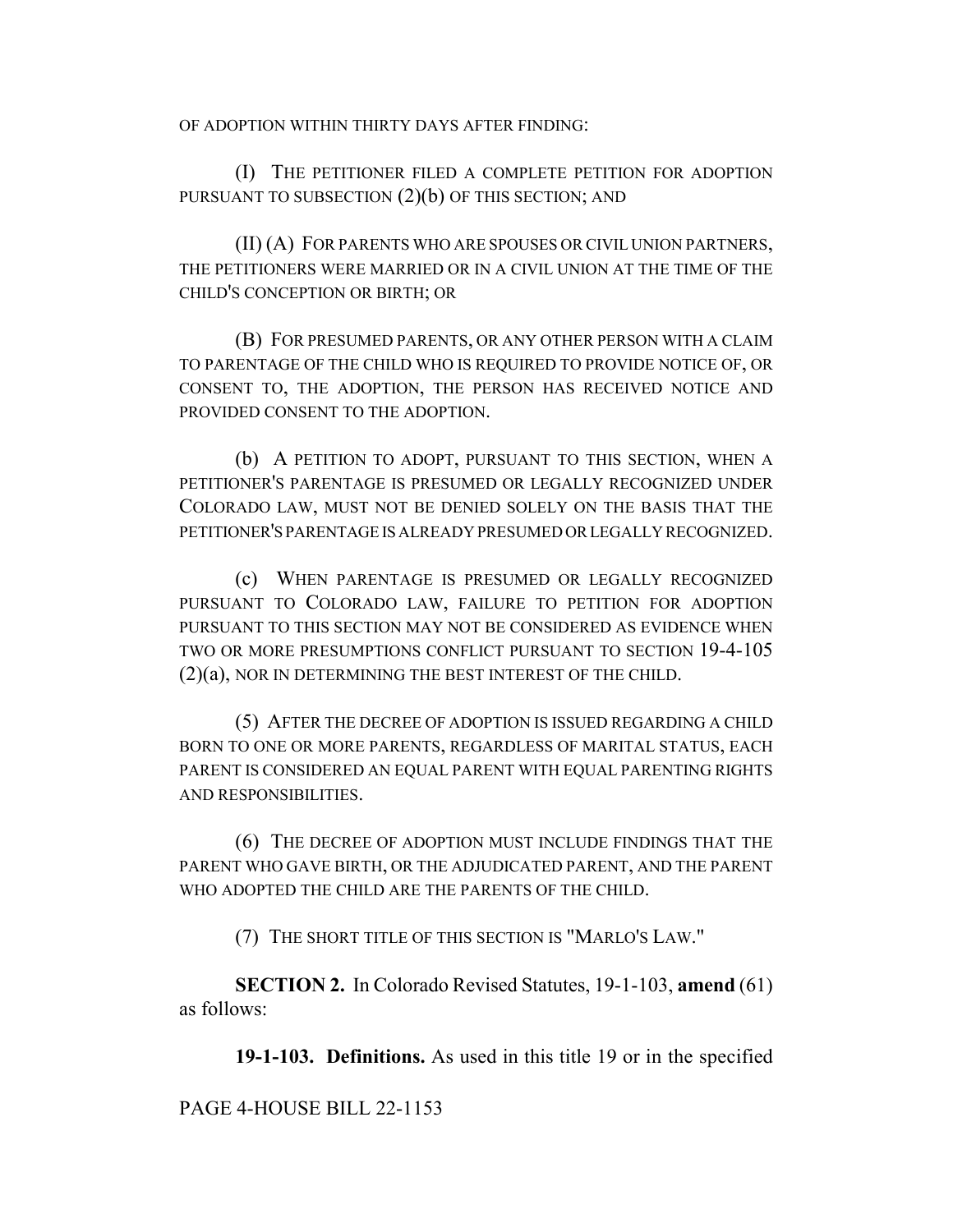portion of this title 19, unless the context otherwise requires:

 $(61)$  "Donor", as used in section  $19-4-106$  ARTICLE 4 OF THIS TITLE 19, means an individual who produces eggs or sperm used for AN assisted reproduction REPRODUCTIVE PROCEDURE, whether or not for consideration. "Donor" does not include a spouse who provides sperm or eggs to be used for assisted reproduction by the other spouse AN INTENDED PARENT PURSUANT TO SECTION 19-4-106 (1) OR (5) OR SECTION 19-4.5-109 OR A SPOUSE OR CIVIL UNION PARTNER WHO PROVIDES REPRODUCTIVE TISSUE TO BE USED FOR AN ASSISTED REPRODUCTIVE PROCEDURE BY THE OTHER SPOUSE OR CIVIL UNION PARTNER.

**SECTION 3.** In Colorado Revised Statutes, **add** 19-4-102.5 as follows:

**19-4-102.5. Terms defined.** (1) ANY REFERENCE IN THE STATUTES, ADMINISTRATIVE RULES, COURT RULES, GOVERNMENT POLICIES, COMMON LAW, AND ANY OTHER PROVISION OR SOURCE OF LAW IN THIS STATE TO AN "ACKNOWLEDGMENT OF PATERNITY" MEANS AN "ACKNOWLEDGMENT OF PARENTAGE", AS DESCRIBED IN THIS SECTION.

(2) UNLESS THE CONTEXT OTHERWISE REQUIRES, ANY REFERENCE IN THIS TITLE 19 TO "FATHER" INCLUDES A PARENT OF ANY GENDER, ANY REFERENCE TO "MOTHER" INCLUDES A PARENT OF ANY GENDER, AND ANY REFERENCE TO "PATERNITY" IS EQUALLY APPLICABLE TO "PARENTAGE".

(3) UNLESS THE CONTEXT OTHERWISE REQUIRES, AS USED IN THIS TITLE 19, "NATURAL PARENT" MEANS A NONADOPTIVE PARENT ESTABLISHED PURSUANT TO ARTICLE 4 OF THIS TITLE 19, WHETHER OR NOT BIOLOGICALLY RELATED TO THE CHILD.

(4) ANY REFERENCE IN THE STATUTES, ADMINISTRATIVE RULES, COURT RULES, GOVERNMENT POLICIES, COMMON LAW, AND ANY OTHER PROVISION OR SOURCE OF LAW IN THIS STATE TO "SPOUSE", "HUSBAND", OR "WIFE", OR TO THE PLURALS OF SUCH TERMS, ARE EQUALLY APPLICABLE TO A CIVIL UNION PARTNER. ANY REFERENCE TO "MARRIAGE", "MARITAL UNION", "MARITAL STATUS", "MARRIED", "UNMARRIED", "WEDLOCK", OR ANY SIMILAR TERM IS EQUALLY APPLICABLE TO THE STATUS OF BEING IN A CIVIL UNION OR NOT IN A CIVIL UNION.

# PAGE 5-HOUSE BILL 22-1153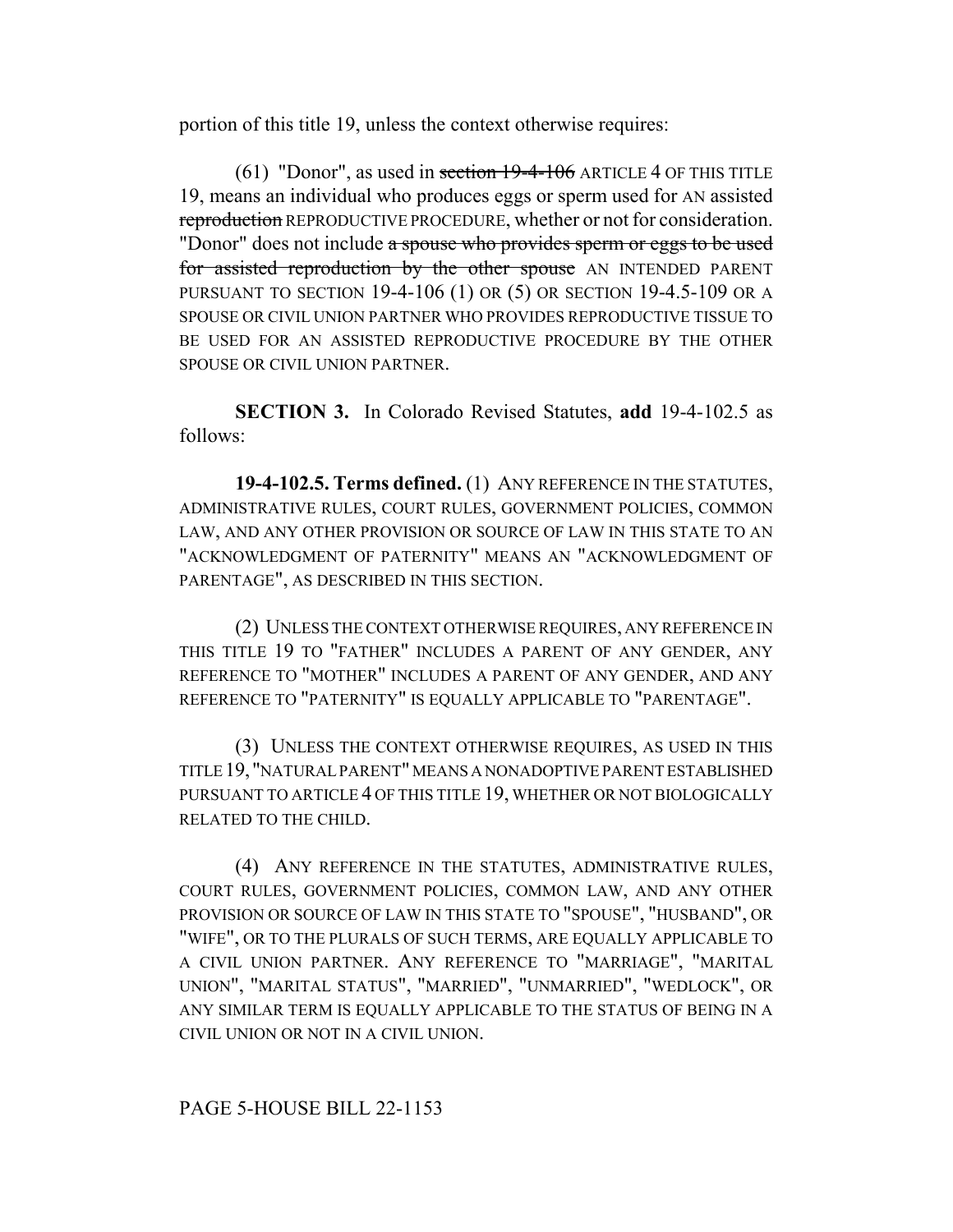**SECTION 4.** In Colorado Revised Statutes, **amend** 19-4-105 as follows:

**19-4-105. Presumption of paternity.** (1) A man PERSON is presumed to be the natural father PARENT of a child if:

(a) He and the child's natural mother THE PERSON AND THE PARENT WHO GAVE BIRTH TO THE CHILD are or have been married to each other OR ARE IN A CIVIL UNION PURSUANT TO ARTICLE 15 OF TITLE 14, and the child is born during the marriage OR CIVIL UNION, within three hundred days after the marriage OR CIVIL UNION is terminated by death, annulment, declaration of invalidity of marriage OR CIVIL UNION, dissolution of marriage OR CIVIL UNION, or divorce, or after a decree of legal separation is entered by a court;

(b) Before the child's birth, he and the child's natural mother THE PERSON AND THE PARENT WHO GAVE BIRTH TO THE CHILD have attempted to marry each other by a marriage solemnized in apparent compliance with law OR ATTEMPTED TO ENTER INTO A CIVIL UNION IN APPARENT COMPLIANCE WITH LAW, although the attempted marriage OR CIVIL UNION is or could be declared invalid, and:

(I) If the attempted marriage OR CIVIL UNION could be declared invalid only by a court, the child is born during the attempted marriage OR CIVIL UNION or within three hundred days after its termination by death, annulment, declaration of invalidity of marriage OR CIVIL UNION, dissolution of marriage OR CIVIL UNION, or divorce; or

(II) If the attempted marriage OR CIVIL UNION is invalid without a court order, the child is born within three hundred days after the termination of cohabitation;

(c) After the child's birth, he and the child's natural mother THE PERSON AND THE PARENT WHO GAVE BIRTH TO THE CHILD have married OR ENTERED INTO A CIVIL UNION, or attempted to marry each other by a marriage solemnized in apparent compliance with law OR ENTER INTO A CIVIL UNION IN APPARENT COMPLIANCE WITH LAW, although the attempted marriage OR CIVIL UNION is or could be declared invalid, and:

(I) He has acknowledged his paternity THE PERSON HAS ASSERTED PARENTAGE of the child in writing filed with the court or registrar of vital

### PAGE 6-HOUSE BILL 22-1153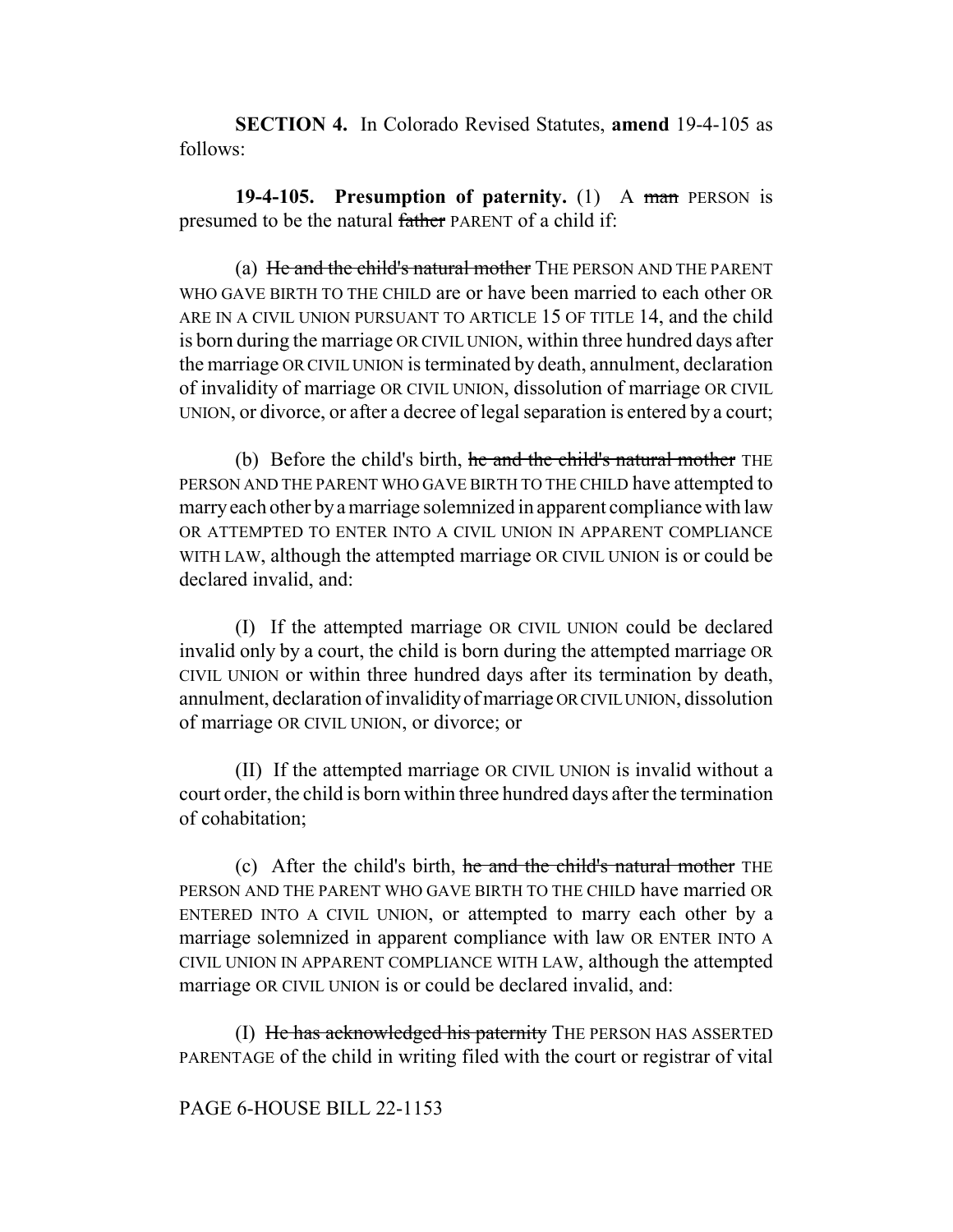statistics, if such acknowledgment has not previously become a legal finding pursuant to paragraph (b) of subsection  $(2)$  SUBSECTION  $(2)(a.5)$  of this section;

(II) With his consent, he THE PERSON'S CONSENT, THE PERSON is named as the child's father PARENT on the child's birth certificate; or

(III) He THE PERSON is obligated to support the child under a written voluntary promise or by court order or by an administrative order issued pursuant to section 26-13.5-110;  $C.R.S.,$ 

(d) While the child is under the age of majority,  $\theta$  and  $\theta$  are referenced. receives the child into his THE PERSON'S home and openly holds out the child as his THE PERSON'S natural child;

(e) He acknowledges his paternity of the child in a writing filed with the court or registrar of vital statistics, which shall promptly inform the mother of the filing of the acknowledgment, and she does not dispute the acknowledgment within a reasonable time after being informed thereof, in a writing filed with the court or registrar of vital statistics, if such acknowledgment has not previously become a legal finding pursuant to paragraph (b) of subsection (2) of this section. If another man is presumed under this section to be the child's father, acknowledgment may be effected only with the written consent of the presumed father or after the presumption has been rebutted.

(f) The genetic tests or other tests of inherited characteristics have been administered as provided in PURSUANT TO section 13-25-126, C.R.S., and the results show that the alleged father GENETIC PARENT is not excluded as the probable father GENETIC PARENT and that the probability of his THE PERSON'S GENETIC parentage is ninety-seven percent or higher. THIS SUBSECTION (3)(f) DOES NOT APPLY TO A DONOR AS DEFINED IN SECTION 19-1-103.

 $(2)$  (a) A presumption under this section OF PARENTAGE PURSUANT TO SUBSECTION (1) OF THIS SECTION may be rebutted in an appropriate action only by clear and convincing evidence. If two or more CONFLICTING presumptions arise, which conflict with each other, the presumption which THAT, on the facts, is founded on the weightier considerations of policy and logic controls. The presumption is rebutted by a court decree establishing

### PAGE 7-HOUSE BILL 22-1153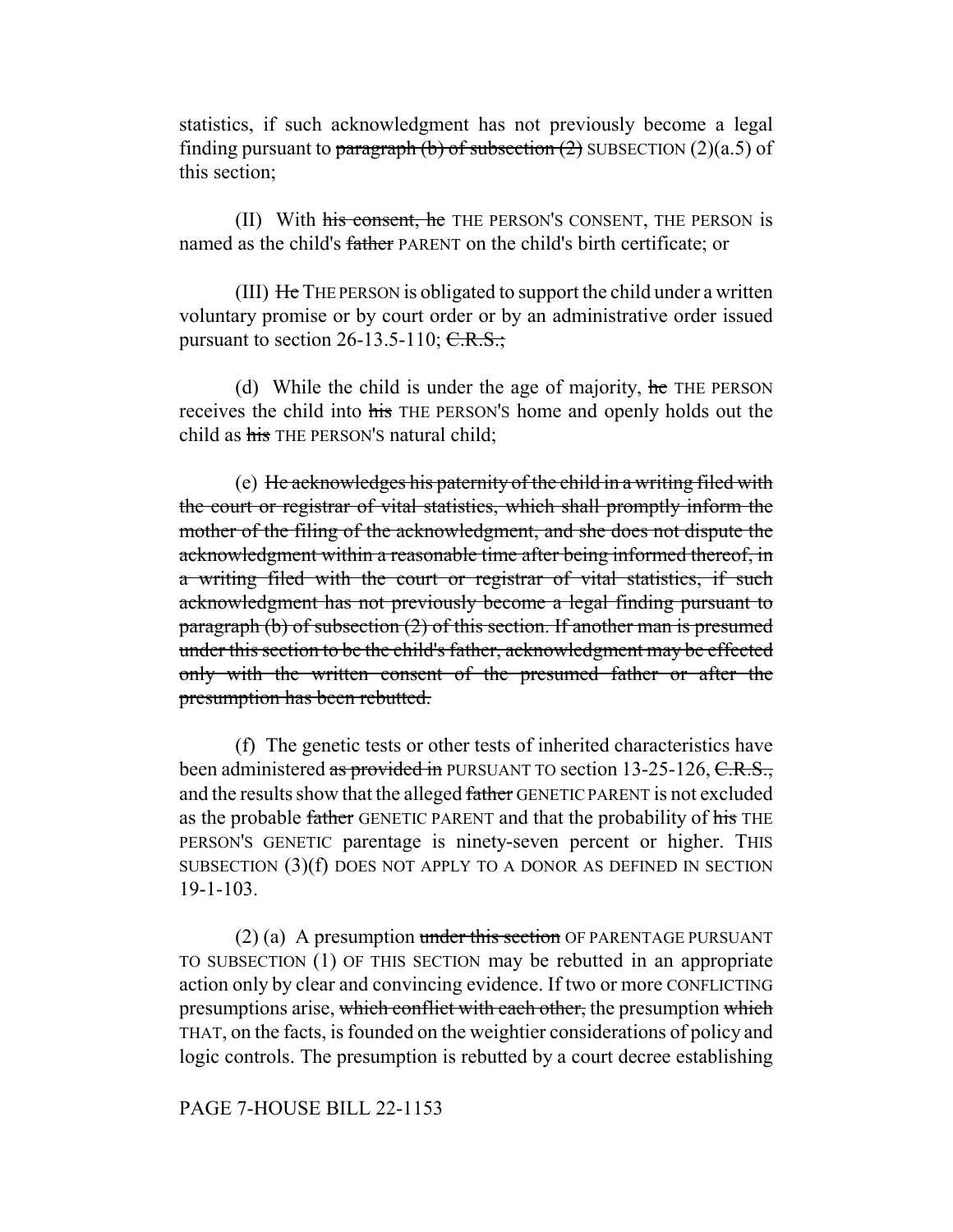paternity PARENTAGE of the child by another man PERSON OTHER THAN THE PARENT WHO GAVE BIRTH. In determining which of two or more conflicting presumptions should control CONTROLS, based upon the weightier considerations of policy and logic, the judge or magistrate shall consider all pertinent factors, including but not limited to the following:

(I) The length of time between the proceeding to determine parentage and the time that the presumed father PARENT was placed on notice that he THE PRESUMED PARENT might not be the genetic father PARENT, UNLESS THE CHILD WAS CONCEIVED THROUGH AN ASSISTED REPRODUCTIVE PROCEDURE;

(II) The length of time during which the presumed father PARENT has assumed the role of father of the child THE CHILD'S PARENT;

(III) The facts surrounding the presumed father's PARENT's discovery of his possible nonpaternity THE POSSIBILITY THAT THE PRESUMED PARENT WAS NOT A GENETIC PARENT, UNLESS THE CHILD WAS CONCEIVED THROUGH AN ASSISTED REPRODUCTIVE PROCEDURE;

(IV) The nature of the father-child EXISTING PARENT-CHILD relationship;

(V) The CHILD's age; of the child;

(VI) The CHILD'S relationship of the child to any presumed father or fathers; TO ANY PRESUMED PARENT OR PARENTS;

(VII) The extent to which the passage of time reduces the chances of establishing the paternity of another man ANOTHER PERSON'S PARENTAGE and a child support obligation in favor of the child; and

(VIII) Any other factors that may affect the equities arising from the disruption of the father-child PARENT-CHILD relationship between the child and the presumed father or fathers PARENT OR PARENTS or the chance of other harm to the child.

(a.5) (I) A PERSON AND THE PARENT WHO GAVE BIRTH TO THE CHILD MAY SIGN A VOLUNTARY ACKNOWLEDGMENT OF PARENTAGE TO ESTABLISH THE PARENTAGE OF THE CHILD. A VOLUNTARY ACKNOWLEDGMENT OF

PAGE 8-HOUSE BILL 22-1153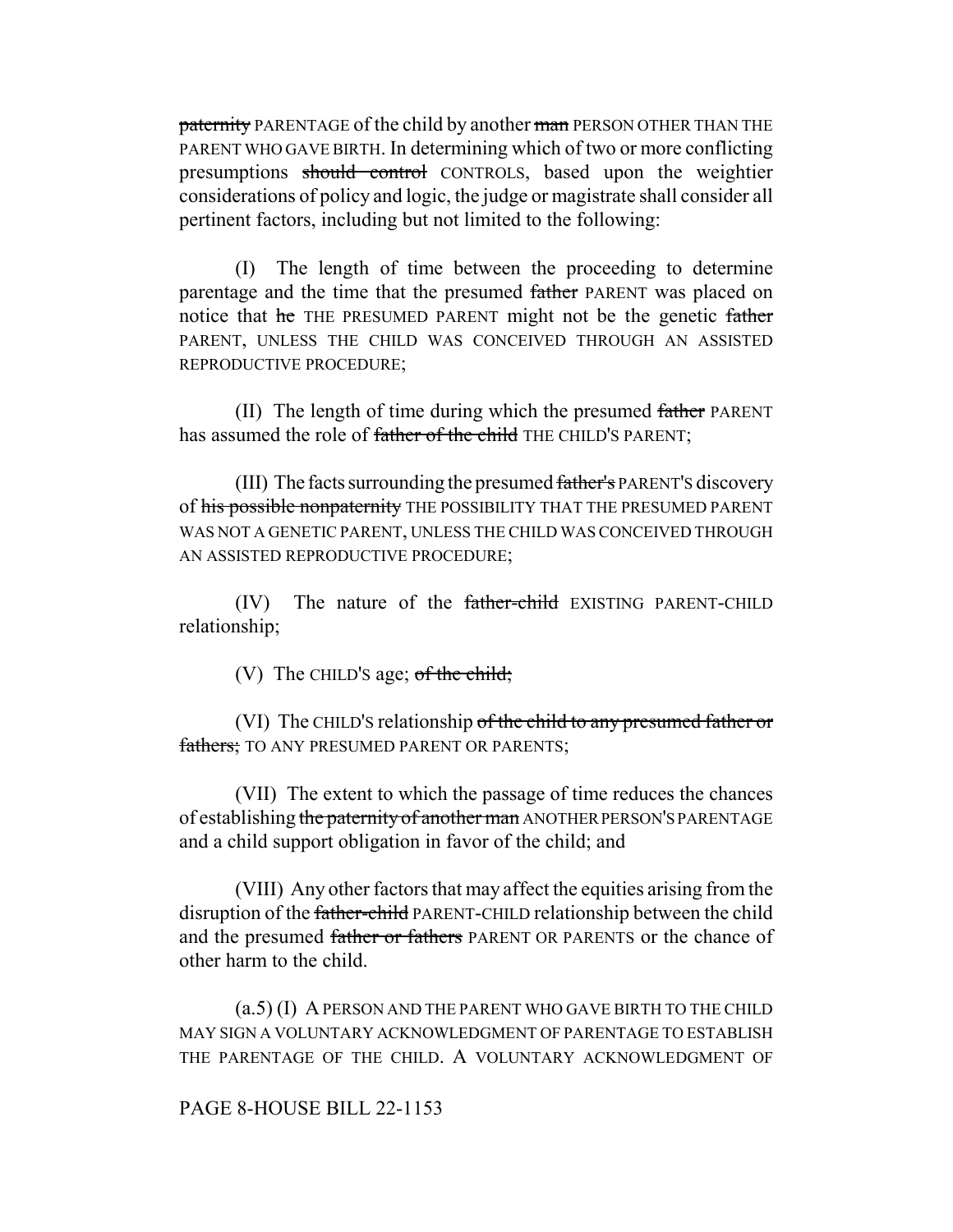PARENTAGE MAY BE SIGNED BY A PARENT WHO GAVE BIRTH TO THE CHILD AND EITHER:

(A) ANOTHER PERSON WHO IS OR BELIEVES THEMSELVES TO BE A GENETIC PARENT; OR

(B) ANOTHER PERSON WHO IS AN INTENDED PARENT OF A CHILD CONCEIVED THROUGH AN ASSISTED REPRODUCTIVE PROCEDURE.

(II) A MARRIED PERSON OR PERSON IN A CIVIL UNION WHO GIVES BIRTH TO A CHILD MAY ONLY SIGN A VOLUNTARY ACKNOWLEDGMENT OF PARENTAGE WITH A PERSON WHO IS NOT THE MARRIED PERSON'S SPOUSE OR CIVIL UNION PARTNER IF THE SPOUSE OR CIVIL UNION PARTNER SIGNS A DENIAL OF PARENTAGE.

(b) A duly executed voluntary acknowledgment of paternity shall be considered a legal finding of paternity PARENTAGE TAKES EFFECT UPON THE FILING OF THE DOCUMENT WITH THE STATE REGISTRAR OF VITAL STATISTICS AND MAY BE RESCINDED on the earlier of:

(I) Sixty days after execution of such acknowledgment; or

(II) On the date of any administrative or judicial proceeding pursuant to this article or any administrative or judicial proceeding concerning the support of a child to which the signatory is a party.

(c) Except as otherwise provided in section 19-4-107.3, a legal finding of paternity AN ACKNOWLEDGMENT OF PARENTAGE may be challenged in court only on the basis of fraud, duress, or mistake of material fact, with the burden of proof upon the challenger. Any legal responsibilities resulting from signing an acknowledgment of paternity PARENTAGE, including child support obligations, shall continue CONTINUE during any challenge to the finding of paternity PARENTAGE, except for good cause shown.

(d) EXCEPT AS OTHERWISE PROVIDED IN SUBSECTIONS (2)(b) AND (2)(c) OF THIS SECTION, A VOLUNTARY ACKNOWLEDGMENT OF PARENTAGE THAT COMPLIES WITH THIS SECTION AND SECTION 25-2-112, AND IS FILED WITH THE STATE REGISTRAR OF VITAL STATISTICS, IS EQUIVALENT TO AN ADJUDICATION OF PARENTAGE OF THE CHILD AND CONFERS ON THE

## PAGE 9-HOUSE BILL 22-1153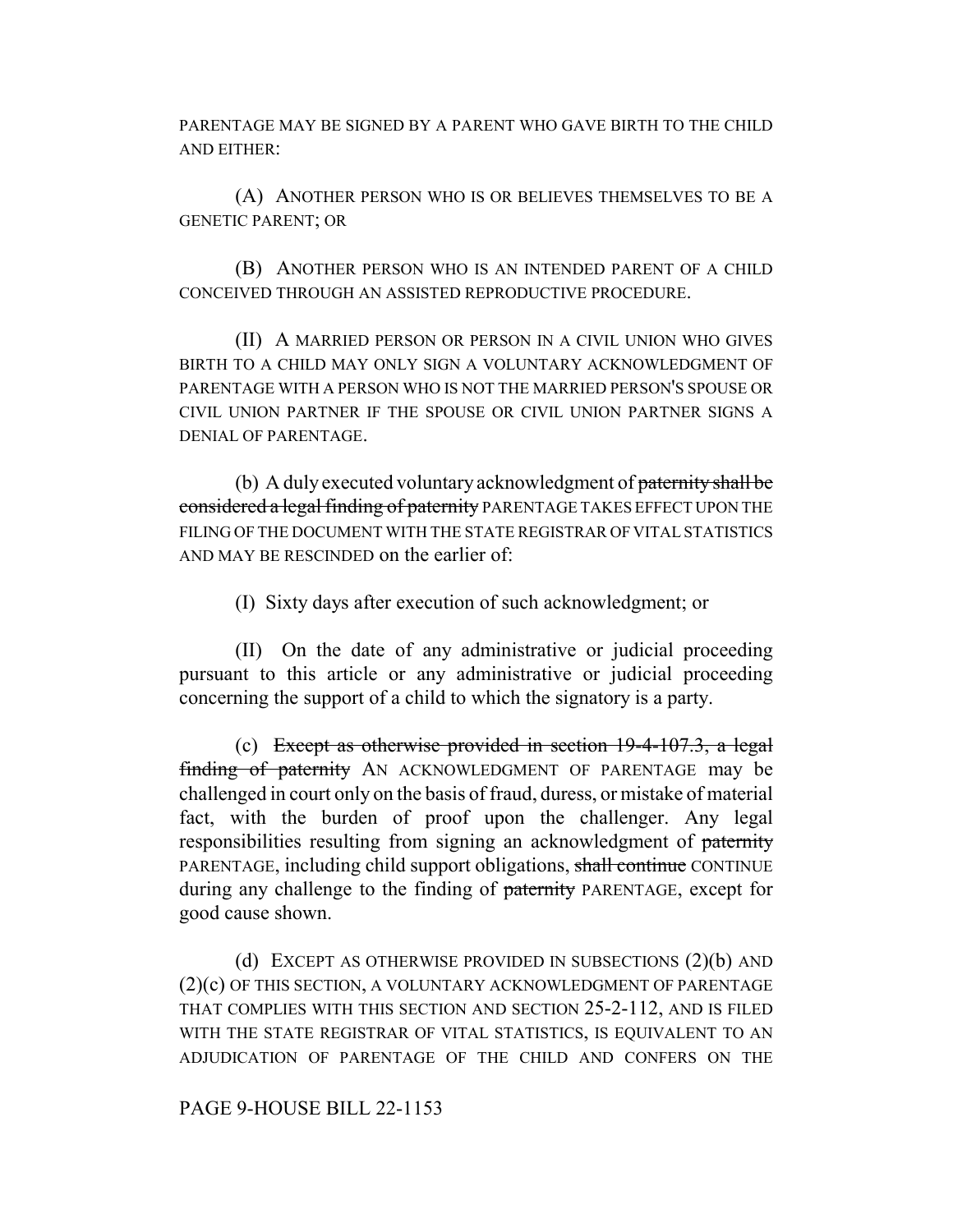ACKNOWLEDGED PARENT ALL RIGHTS AND DUTIES OF A PARENT. THE COURT SHALL GIVE FULL FAITH AND CREDIT TO A VOLUNTARY ACKNOWLEDGMENT OF PARENTAGE THAT IS EFFECTIVE IN ANOTHER STATE, INCLUDING A FEDERALLY RECOGNIZED INDIAN TRIBE, IF THE ACKNOWLEDGMENT WAS IN A SIGNED RECORD AND OTHERWISE COMPLIES WITH THE LAWS OF THE OTHER STATE OR FEDERALLY RECOGNIZED INDIAN TRIBE.

**SECTION 5.** In Colorado Revised Statutes, **amend** 19-4-106 as follows:

**19-4-106. Assisted reproductive procedures.** (1) If, under the supervision of a licensed physician or advanced practice nurse and with the consent of her husband, a wife consents to assisted reproduction with sperm donated by a man not her husband, the husband is treated in law as if he were the natural father of a child thereby conceived. If, under the supervision of a licensed physician or advanced practice nurse and with the consent of her husband, a wife consents to assisted reproduction with an egg donated by another woman, to conceive a child for herself, not as a surrogate, the wife is treated in law as if she were the natural mother of a child thereby conceived. Both the husband's and the wife's consent must be in writing and signed by each of them. The physician or advanced practice nurse shall certify their signatures and the date of the assisted reproduction and shall file the consents with the department of public health and environment, where they shall be kept confidential and in a sealed file; however, the physician's failure to do so does not affect the father and child relationship or the mother and child relationship. All papers and records pertaining to the assisted reproduction, whether part of the permanent record of a court or of a file held by the supervising physician or advanced practice nurse or elsewhere, are subject to inspection only upon an order of the court for good cause shown. IF, WITH THE CONSENT OF ANOTHER INTENDED PARENT, AN INTENDED PARENT CONSENTS TO BECOME PREGNANT THROUGH AN ASSISTED REPRODUCTIVE PROCEDURE, THE INTENDED PARENT WHO DOES NOT GIVE BIRTH IS TREATED IN LAW AS THE NATURAL PARENT OF THE CHILD CONCEIVED. THE CONSENT OF BOTH THE INTENDED PARENT WHO WILL GIVE BIRTH AND THE OTHER INTENDED PARENT MUST BE IN WRITING AND SIGNED BY EACH SUCH PARTY, EXCEPT AS PROVIDED IN SUBSECTION (5) OF THIS SECTION. THIS SUBSECTION (1) DOES NOT APPLY TO A CHILD CONCEIVED PURSUANT TO A SURROGACY AGREEMENT PURSUANT TO ARTICLE 4.5 OF THIS TITLE 19.

(2) A donor is not a parent of a child conceived by means of AN

### PAGE 10-HOUSE BILL 22-1153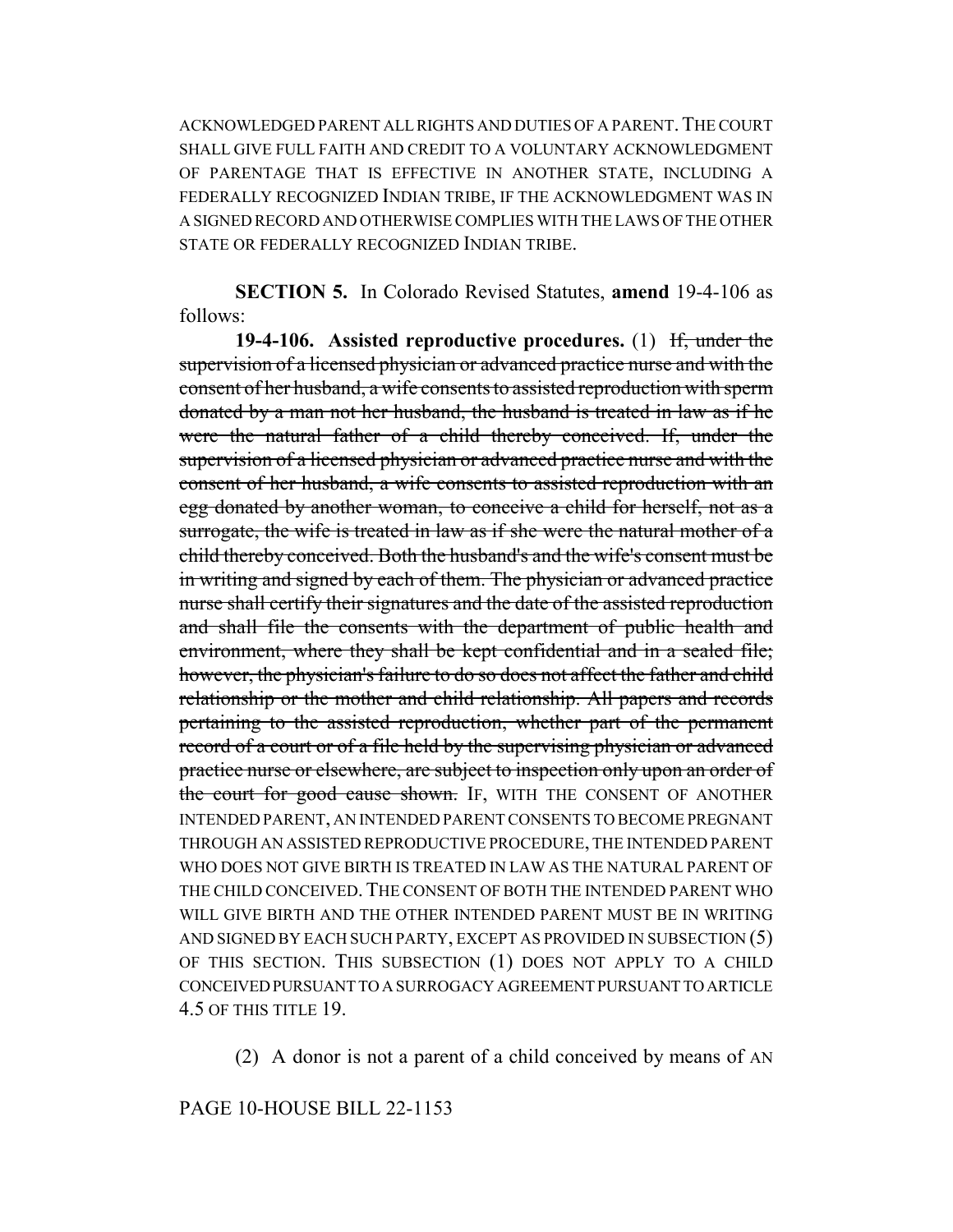assisted reproduction REPRODUCTIVE PROCEDURE, except as provided in subsection (3) of this section.

(3) If a husband provides sperm for, or consents to, assisted reproduction by his wife as provided in subsection  $(1)$  of this section, he is the father of the resulting child.

(4) The requirement for consent set forth in subsection  $(1)$  of this section does not apply to the donation of eggs by a married woman for assisted reproduction by another woman or to the donation of sperm by a married man for assisted reproduction by a woman who is not his wife.

(5) Failure of the husband INTENDED PARENT to sign a consent required by subsection (1) of this section before or after the birth of the child does not preclude a finding that the husband is the father of a child born to his wife pursuant to section  $19-4-105(2)(a)$  INTENDED PARENT IS THE PARENT IF THE COURT FINDS BY CLEAR AND CONVINCING EVIDENCE THAT, PRIOR TO THE CONCEPTION OF THE CHILD, THE PARENT WHO GIVES GAVE BIRTH AND THE INTENDED PARENT HAD AN ORAL AGREEMENT THAT BOTH WOULD BE PARENTS OF THE CHILD AND THAT THE CHILD WAS CONCEIVED THROUGH AN ASSISTED REPRODUCTIVE PROCEDURE.

(6) If there is no signed consent form, the nonexistence of the father-child relationship shall be determined pursuant to section 19-4-107  $(1)(b).$ 

(6.5) NOTWITHSTANDING ANY OTHER PROVISION OF LAW TO THE CONTRARY, GENETIC TESTS MAY NOT BE ORDERED AND ARE NOT ADMISSIBLE TO ESTABLISH A DONOR AS A PARENT, TO CHALLENGE THE RECOGNITION OF AN INTENDED PARENT WHO CONSENTED TO THE ASSISTED REPRODUCTIVE PROCEDURE AS A PARENT, OR TO CHALLENGE A VOLUNTARY ACKNOWLEDGMENT OF PARENTAGE THAT COMPLIES WITH SECTION 19-4-105 WHERE THE CHILD WAS CONCEIVED THROUGH AN ASSISTED REPRODUCTIVE PROCEDURE, EXCEPT TO RESOLVE A DISPUTE REGARDING WHETHER THE CHILD WAS CONCEIVED THROUGH AN ASSISTED REPRODUCTIVE PROCEDURE.

(7) (a) If a marriage OR CIVIL UNION is dissolved before placement of eggs, sperm, or embryos, the former spouse OR CIVIL UNION PARTNER is not a parent of the resulting child unless the former spouse OR CIVIL UNION PARTNER consented in a record that if assisted reproduction THE ASSISTED

## PAGE 11-HOUSE BILL 22-1153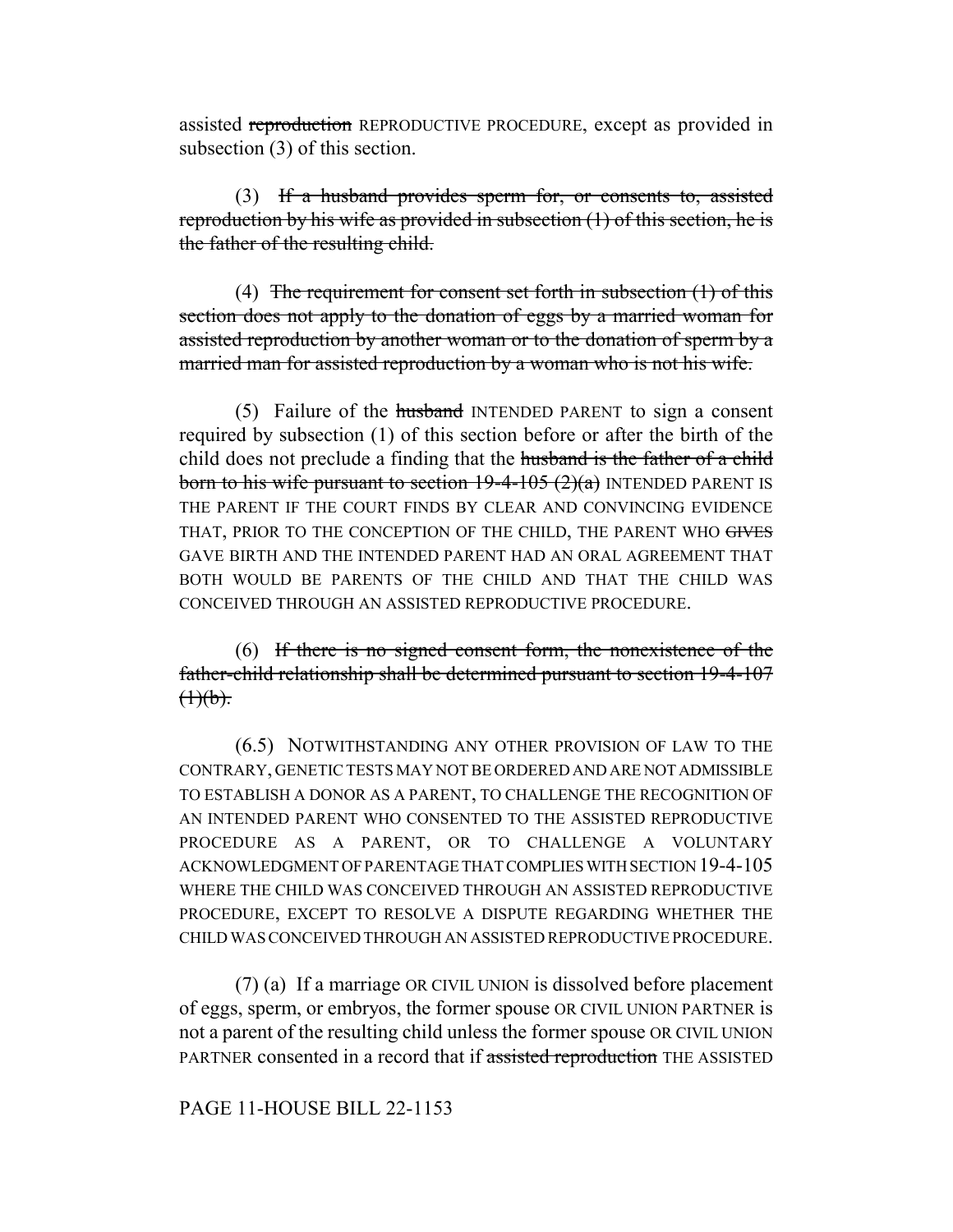REPRODUCTIVE PROCEDURE were to occur after a dissolution of marriage OR CIVIL UNION, the former spouse OR CIVIL UNION PARTNER would be a parent of the child.

(b) The consent of a former spouse OR CIVIL UNION PARTNER to assisted reproduction may be withdrawn by that individual in a record GIVEN TO THE PARENT WHO AGREED TO GIVE BIRTH TO A CHILD CONCEIVED BY AN ASSISTED REPRODUCTIVE PROCEDURE at any time before placement of eggs, sperm, or embryos.

(8) If a spouse OR CIVIL UNION PARTNER dies before placement of eggs, sperm, or embryos, the deceased spouse OR CIVIL UNION PARTNER is not a parent of the resulting child unless the deceased spouse OR CIVIL UNION PARTNER consented in a record that if assisted reproduction were to occur after death, the deceased spouse OR CIVIL UNION PARTNER would be a parent of the child.

(9) This section does not apply to the birth of a child conceived by means of sexual intercourse.

(10) For purposes of this section, "donor" is defined in section 19-1-103.

**SECTION 6.** In Colorado Revised Statutes, 14-5-316, **amend** (j) as follows:

**14-5-316. Special rules of evidence and procedure.** (j) A voluntary acknowledgment of paternity PARENTAGE, certified as a true copy, is admissible to establish parentage of the child.

**SECTION 7.** In Colorado Revised Statutes, 25-2-112, **amend** (3.5) as follows:

**25-2-112. Certificates of birth - filing - establishment of paternity - notice to collegeinvest.** (3.5) Upon the birth of a child to an unmarried woman PERSON in an institution, the person in charge of the institution or that person's designated representative shall provide an opportunity for the child's mother and natural father PERSON WHO GAVE BIRTH AND THE PERSON SEEKING TO ACKNOWLEDGE PARENTAGE PURSUANT TO SECTION 19-4-105 to complete a written acknowledgment of paternity

PAGE 12-HOUSE BILL 22-1153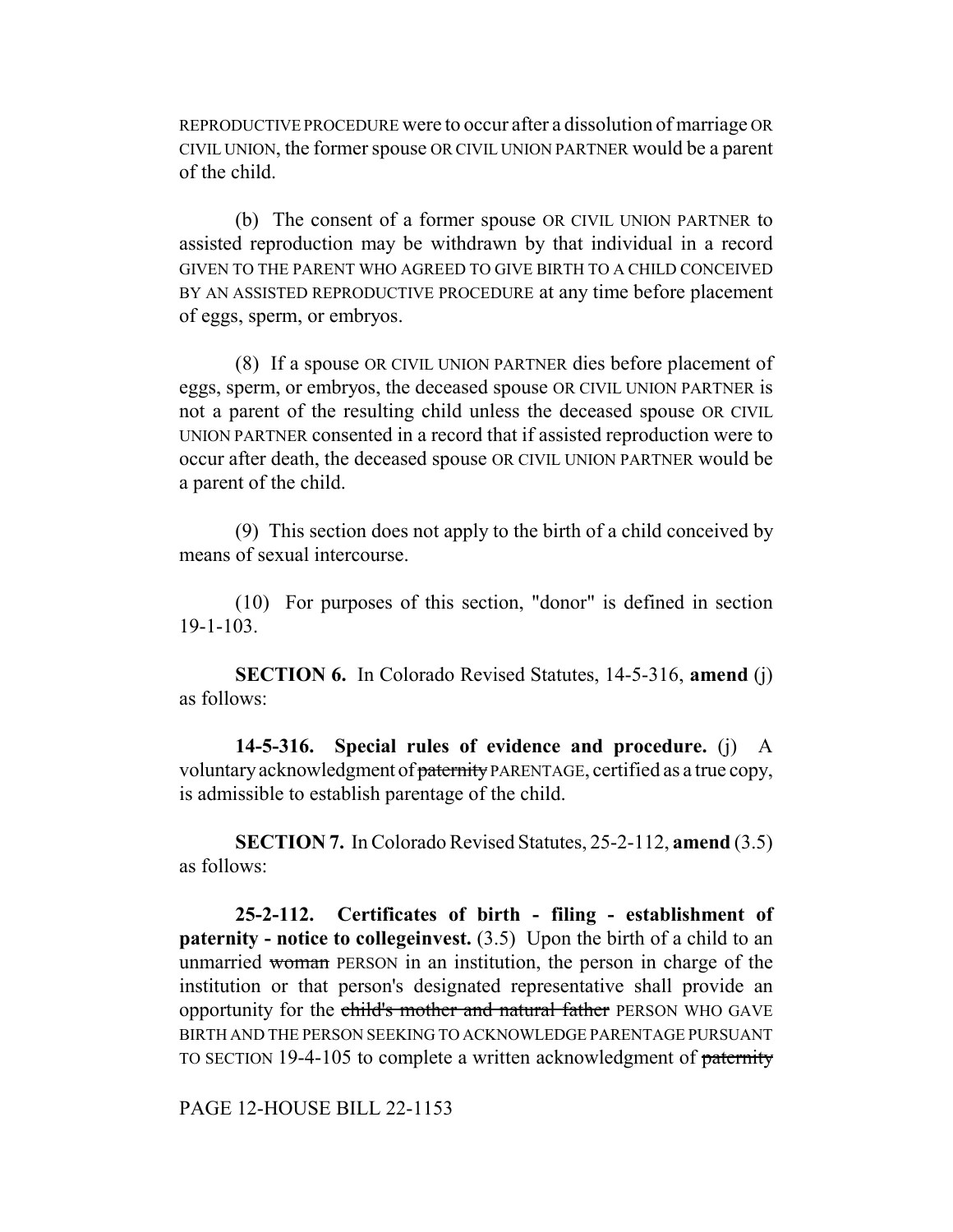PARENTAGE on the form prescribed and furnished by the state registrar.

**SECTION 8.** In Colorado Revised Statutes, 25-2-112.7, **amend**  $(1)(a)$  as follows:

**25-2-112.7. Crime of misrepresentation of material information in the preparation of a birth certificate - definitions.** (1) As used in this section, unless the context otherwise requires:

(a) "Birth parent" means a natural parent, by birth, of PARENT WHO GAVE BIRTH TO a child born in this state. "Birth parent" also includes a presumed father or putative father in accordance with the presumptions for determination of paternity as set forth in section PERSON PRESUMED TO BE A PARENT OR AN ALLEGED GENETIC PARENT IN ACCORDANCE WITH SECTIONS 19-4-105 AND 25-2-112 (3) or a putative father who is not married to the mother who signs a voluntary acknowledgment of paternity PARENT WHO SIGNS A VOLUNTARY ACKNOWLEDGMENT OF PARENTAGE OR IS RECOGNIZED PURSUANT TO SECTION 19-4-106.

**SECTION 9. Act subject to petition - effective date.** This act takes effect at 12:01 a.m. on the day following the expiration of the ninety-day period after final adjournment of the general assembly; except that, if a referendum petition is filed pursuant to section 1 (3) of article V of the state constitution against this act or an item, section, or part of this act within such period, then the act, item, section, or part will not take effect unless approved by the people at the general election to be held in